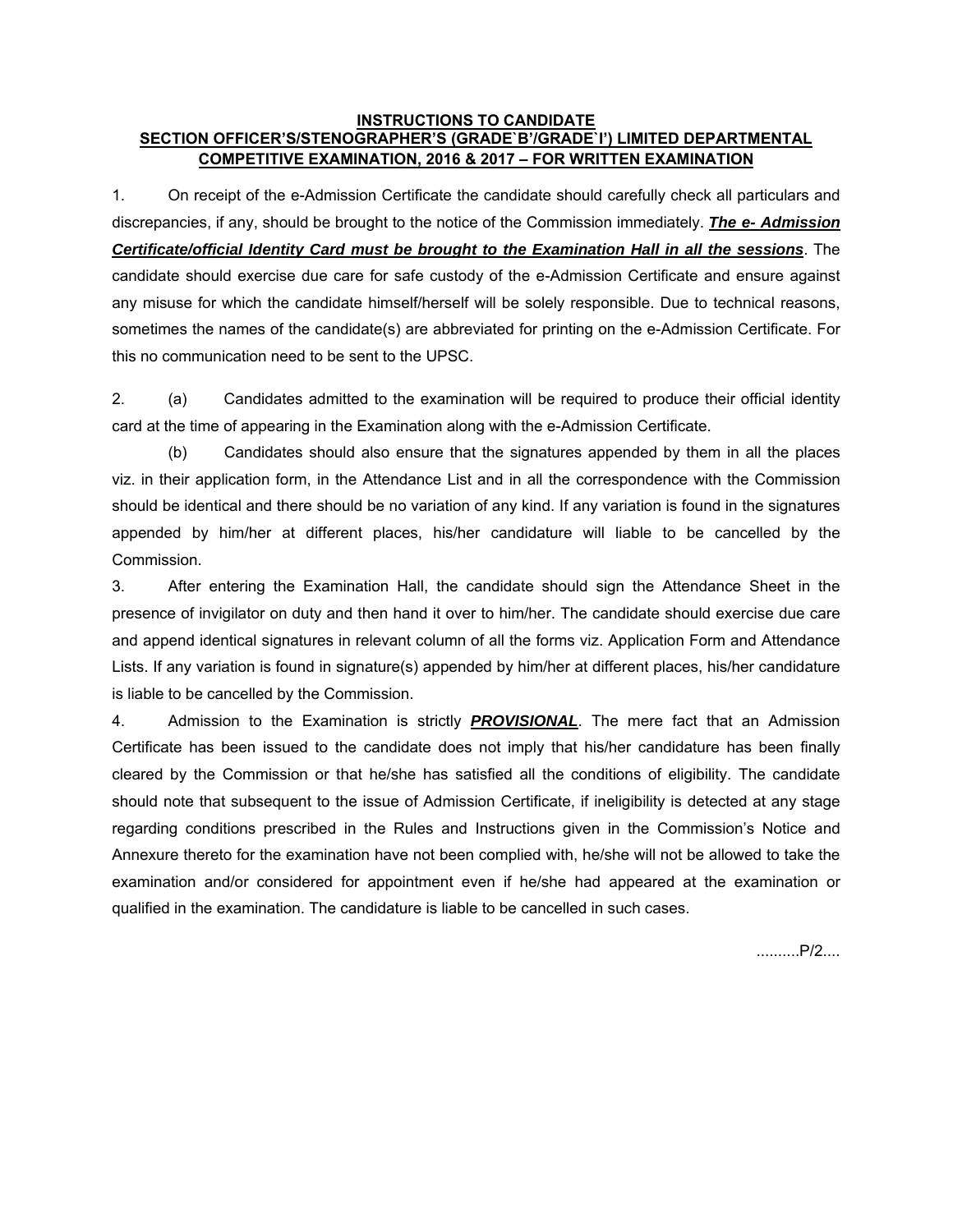5. Please note that entry into the Examination Venue shall be closed 10 minutes before the schedule commencement of the Examination i.e. 09:50 AM for the Forenoon Session and 01:50 PM for the Afternoon Session. No candidate shall be allowed the entry into the Examination Venue after closure of the entry. Candidates are advised to enter the Examination Venue well in time for frisking.

6. No candidate shall copy from the papers of any other candidate nor permit his/her own papers to be copied, nor give, nor attempt to give, nor obtain, nor attempt to obtain irregular assistance of any description. The candidate should not write anything on the e-Admission Certificate or on the time-table or on the 'Instructions to Candidate'.

7. No candidate would be permitted to leave the Examination Hall **without prior permission** of the invigilator for any purpose whatsoever. Before going to the toilet, the candidate must close his/her answer book and not carry any examination material to the toilet. No candidate would be allowed to go to the toilet during the **last 30 minutes** of Examination in each session.

8. Discipline and silence must be observed in the Examination Hall for smooth conduct of the Examination. Loaning or interchanging of erasers or any other article of stationery by the candidates is not permitted in the Examination Hall.

9. No other article except Clip Board or Hard Board or Card Board on which nothing is written, HB Pencil, eraser, pencil sharpener and Pen/ ball point pen are allowed inside Examination Hall/Room.

10. **Candidates should not be in possession of or using any mobile phone (even in switched off mode), pager or any electronic equipment or programmable device or storage media like pen drive, smart watches, etc., or camera or Bluetooth devices or any other equipment or related accessories either in working or switched off mode capable of being used as a communication device during the examination. Any infringement of these instructions shall entail disciplinary action under Conduct/ Service Rules, rendering candidate liable for departmental administrative action.** 

.P/3....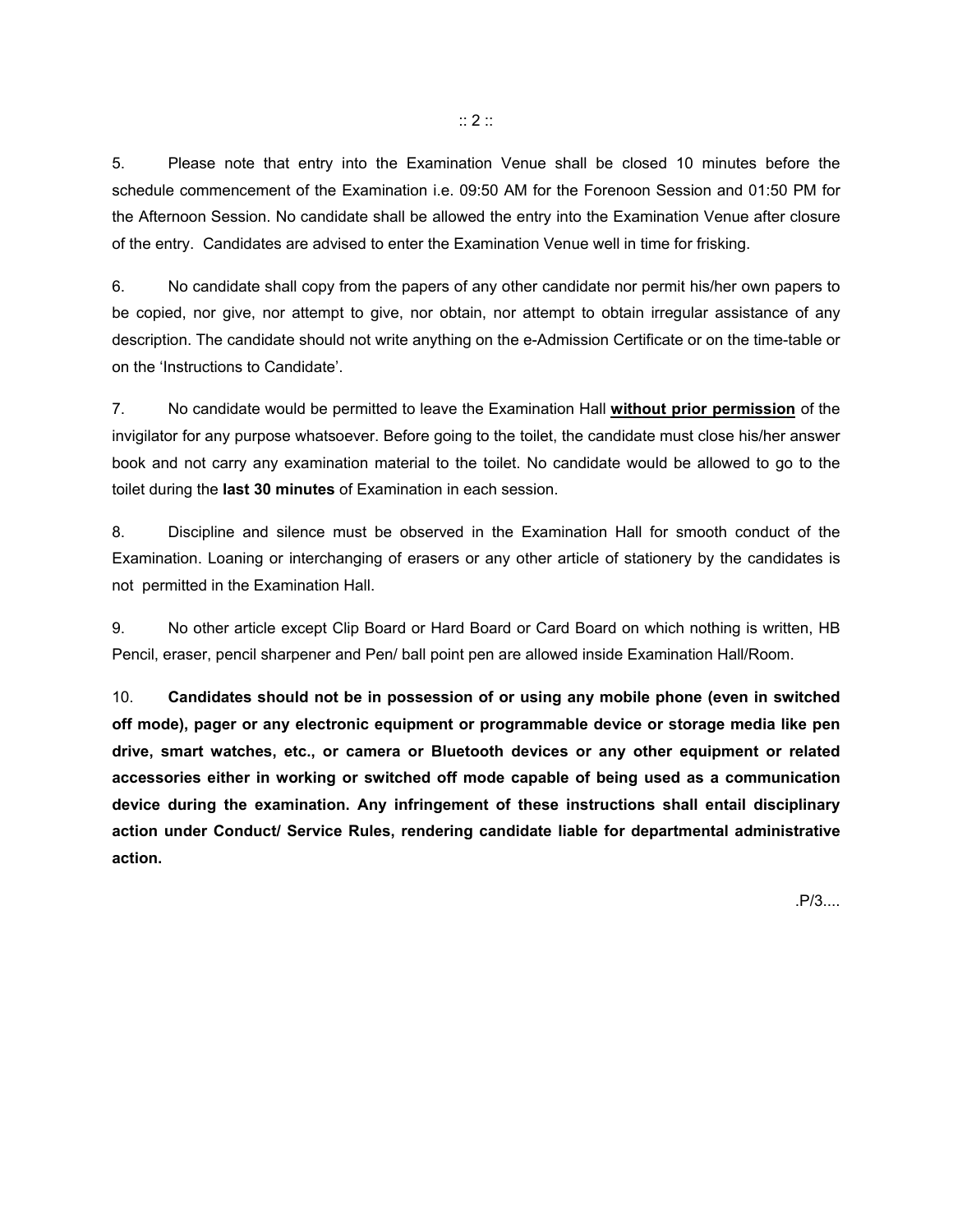11. Use of normal or simple wrist watches by candidates is allowed inside the Examination Rooms/ Halls. However, use of watches fitted with any special accessory that might be used as communication device or smart watches is strictly prohibited and candidates are not allowed to take such watches into the Examination Rooms/ Halls.

12. Candidates are advised not to bring any valuables/costly items to the Examination Halls, as safe keeping of the same cannot be assured. Commission will not be responsible for any loss in this regard.

13. Seating plan displayed is in Roll Order. Candidates, before proceeding to the Examination Halls/Rooms are to check the exact location of their seat. In case of difficulty, they should contact the supervisor.

14. The candidate should not write his/her Roll Number or Name anywhere in the Answer Book/OMR sheets except in the particular space provided for the purpose. The candidate should not write any irrelevant matter i.e. anything other than the actual answers to questions in the Answer Book.

15. The candidate should attempt questions in Noting and Drafting, Precis writing paper in accordance with the directions given in each question paper and the *medium opted by him/her,*  wherever this is relevant. **If, a medium other than the one indicated in the application form is used, the paper(s) of such candidate will not be evaluated.** 

16. Immediately on receipt of the Answer Book the candidate must check whether the same is complete. In case, an Answer Book is short of any leaf or leaves or does not bear the serial number on cover page, the fact should be brought to the notice of Invigilator immediately for replacement. If the candidate uses more than one Answer Book, he/she should indicate the total number of Answer Book(s) used on the cover page of the first Answer Book. The candidate should not temper with or take away the Answer sheet with him. He will be penalized for any attempt to do so.

17. If questions are attempted in excess of the prescribed number, only those questions attempted first and up to the prescribed number would be valued and the answers to the remaining questions would be ignored.

18. The candidate should place all loose sheets such as précis-sheets, graph-sheets etc. which may be supplied to him/her for answering questions whether used or not inside the Answer Book and securely fasten them and the additional Answer Book(s), if any.

..........P/4....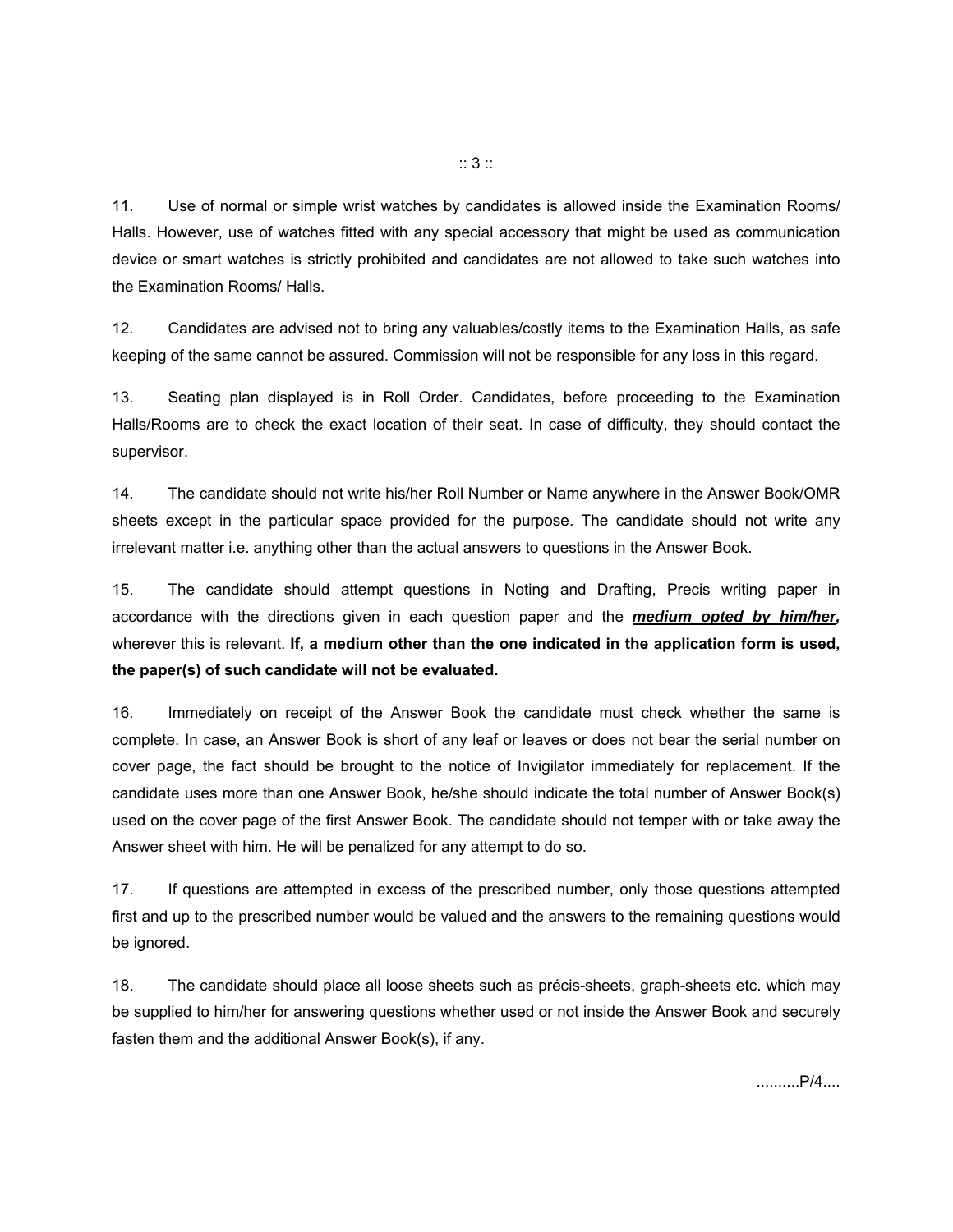19. Smoking or taking tea, juices, snacks etc. in the examination hall/room is strictly prohibited.

20. All corrections and changes effected in writing Roll Number on the answer book should be initialled by the candidate as well as by the invigilator and countersigned by the Supervisor.

21. The candidate must write the answers in his/her own hand with Black/Blue pen. Under no circumstances help of a scribe will be allowed. **In respect of OMR Sheet/Answer Sheet (objective papers) marking other than those made by Black Ball Pen would not be evaluated.** 

22. Candidates exercising the option to answer to paper in Hindi (Devnagari) may, if they so desire, give English version within brackets of the description of the technical terms, if any, in addition to the Hindi version. The option once exercised in the online application will be treated as final and no change will be allowed at any stage.

23. **No candidate should leave the Examination Hall till completion of the time allotted for the papers.**

24. **The candidate should remain seated until the Answer Books/OMR Sheets of all the candidates in the Examination Hall/Room have been collected and accounted for by the invigilator(s).**

25. The decision of the Supervisor would be final regarding the time prescribed for admission to or leaving the Examination Hall and also regarding completion of the allotted time for the Examination.

## 26. **Candidates are not entitled to receive any travelling allowance from Union Public Service Commission for attending the Examination**.

27. The candidate must abide by such further instructions as may be specified on the cover of the Answer Book/Question Paper or any other instructions which may be given by the Supervisor of the Examination. If the candidate fails to do so or indulges in disorderly behavior or improper conduct he/she will render himself/herself liable to expulsion from the Examination Hall.

28. Candidate will not be provided any extra sheets for rough work. Last page(s) of the Test booklet can be used for rough work.

..........P/5....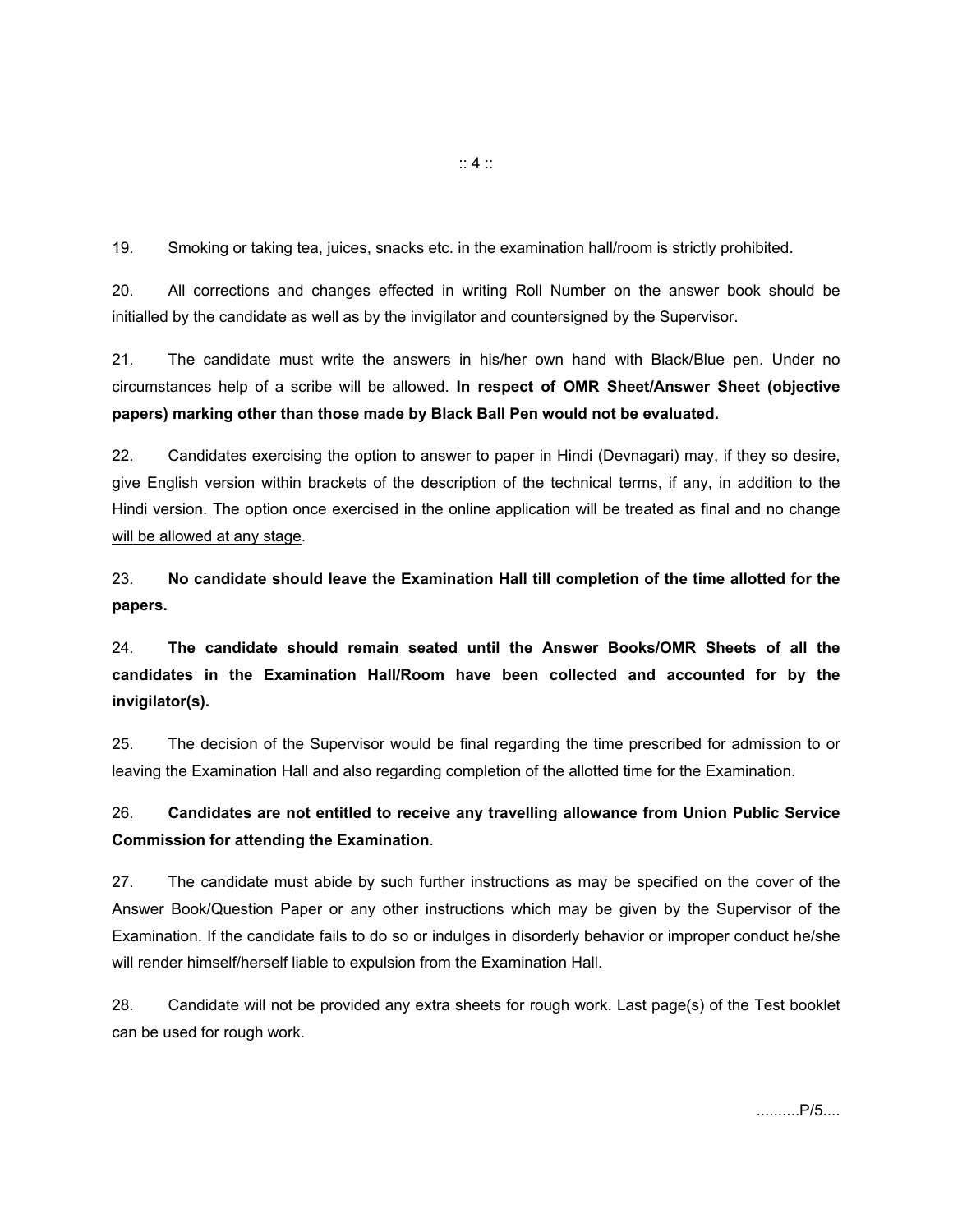29. The candidates are permitted to take away test booklets with them after the conclusion of exam.

# 30. *THERE WILL BE PENALTY (NEGATIVE MARKING) FOR WRONG ANSWERS MARKED BY A CANDIDATE IN THE OBJECTIVE TYPE QUESTIOIN PAPERS. THE CANDIDATES ARE THEREFORE, ADVISED TO GO THROUGH THE NOTIFICATION OF THE EXAMINATION IN THIS REGARD.*

31. Candidates should use only international form of Indian numerals (e.g. 1,2,3,4,5 etc.) while answering Paper- III.

32. Suitable deduction of marks may be made for bad handwriting. Where the handwriting is illegible and the written matter, in the subjective view of the examiner cannot be evaluated, no credit will be given.

33. For the conventional-type paper, candidates may note that they should complete all parts of any question that they are attempting before moving onto the next question.

# 34. *Failure to observe any instructions (whether explicit or implicit) will render the candidate*  liable to such punishment as the Commission may deem fit to impose, and also initiation of *appropriate departmental proceedings.*

35. Wearing of mask/face cover is mandatory for all candidates. Candidates without mask/face cover will not be allowed entry into the Venue.

36. Candidates, however, will have to remove their masks for verification, whenever required by the Examination functionaries.

37. Candidate may carry his/her own hand sanitizer (small size) in transparent bottle.

38. Candidates to follow COVID 19 norms of 'social distancing' as well as 'personal hygiene' inside the Examination Halls/ Rooms as well as in the premises of the Venue.

\*\*\*\*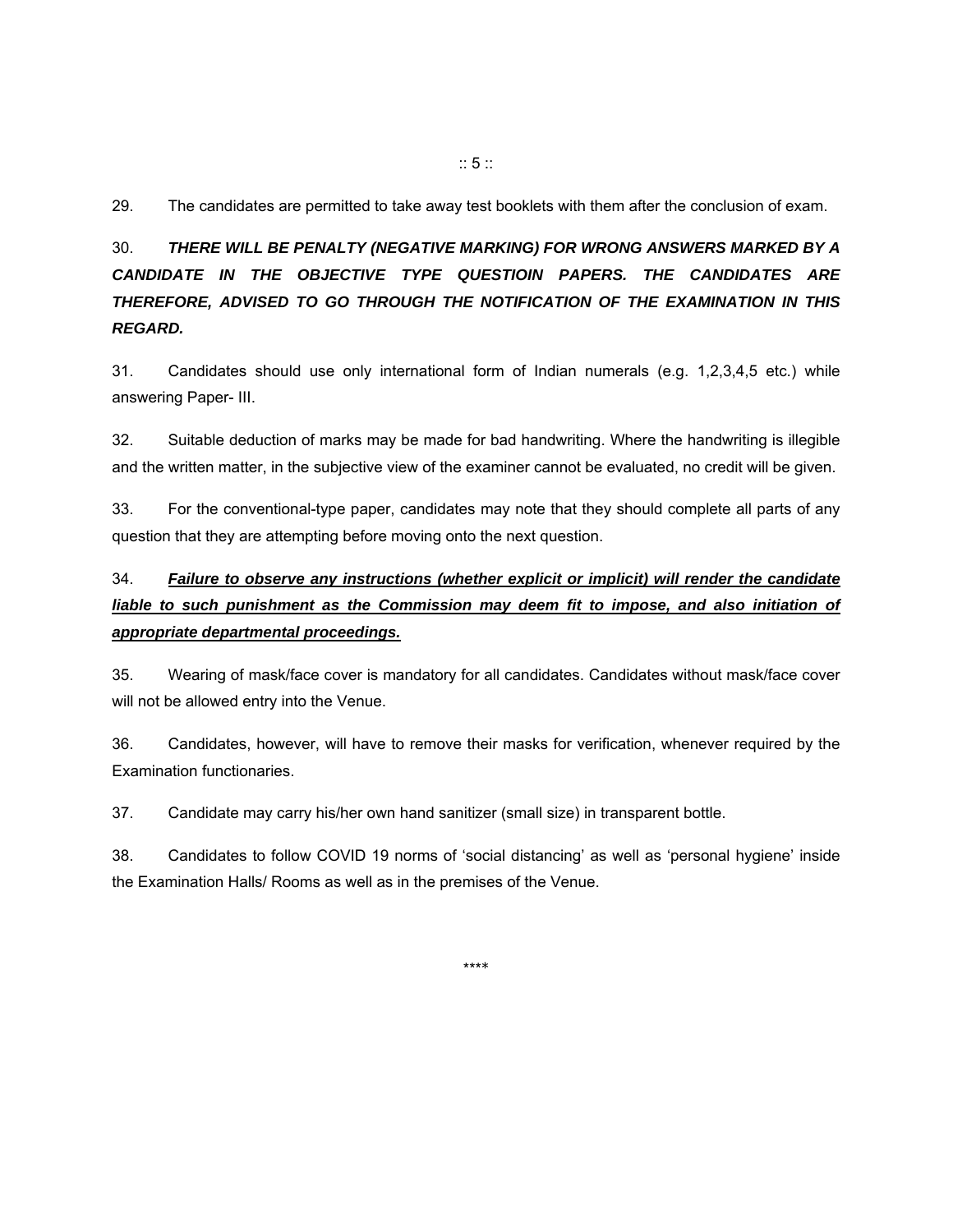#### **INSTRUCTIONS TO CANDIDATES SECTION OFFICER'S/STENOGRAPHER'S (GRADE`B'/GRADE`I') LIMITED DEPARTMENTAL COMPETITIVE EXAMINATION, 2016 AND 2017– STENOGRAPHY TEST**

### **(ADDITIONAL INSTRUCTIONS FOR CANDIDATES COMPETING FOR CATEGORIES IV, V, VI, VII & IX)**

1. The Stenography Test will be conducted at Delhi Centre only.

2. The candidate's Roll Number for appearing in the Stenography Test is the same as given in the admit card.

# 3. *The candidate should report at their Centre at 08.30 A.M for English Stenography and* at 01.30 P.M for Hindi Stenography Test. The Entry at the Main Gate will be closed at 09.00 A.M *for English Stenogrpahy and at 02.00 P.M for Hindi Stenography Test.*

4. Request for change in time-table/ grouping / Test Centre will not be entertained.

5. The dictation will be provided to the candidates through Recorded sound played over Public Address system.

6. The candidate will have to transcribe their shorthand notes on their allotted Computer (PC) which will be provided at the Examination centre by the Commission. However, He/She should bring his/her pencil, pen, eraser and any other essential stationery item for the Stenography Test. The Commission will provide blank shorthand note book for taking notes. Suitable arrangements will be made for taking "print outs" of the transcribed matter.

7. The time allowed for dictation, review of dictation and transcription is as follows:- *SHORTHAND TEST (ENGLISH/HINDI MEDIUM AT `100' WORDS PER MINUTE)*

| I)          | Dictation               | 10 Minutes |
|-------------|-------------------------|------------|
| $\text{II}$ | Review of Dictation     | 10 Minutes |
| III)        | Transcription (English) | 40 Minutes |
| IV)         | Transcription (Hindi)   | 55 Minutes |

8. **Bilingual Keyboards will be provided during the Stenography Test, wherever required. Candidates who have opted for Hindi Stenography Test, both "REMINGTON" and "INSCRIPT" type keyboards layout will be provided as per the option exercised in the online application form. Option once exercised by candidates will not be changed at a later stage.**

9. At the time of Registration during the Stenography Test, candidate's photo and thumb impression will be taken.

## 10. **Any unruly behaviour / disturbance at the Centres for the Stenography Test will be viewed seriously and may entail disciplinary proceedings against the concerned candidates**.